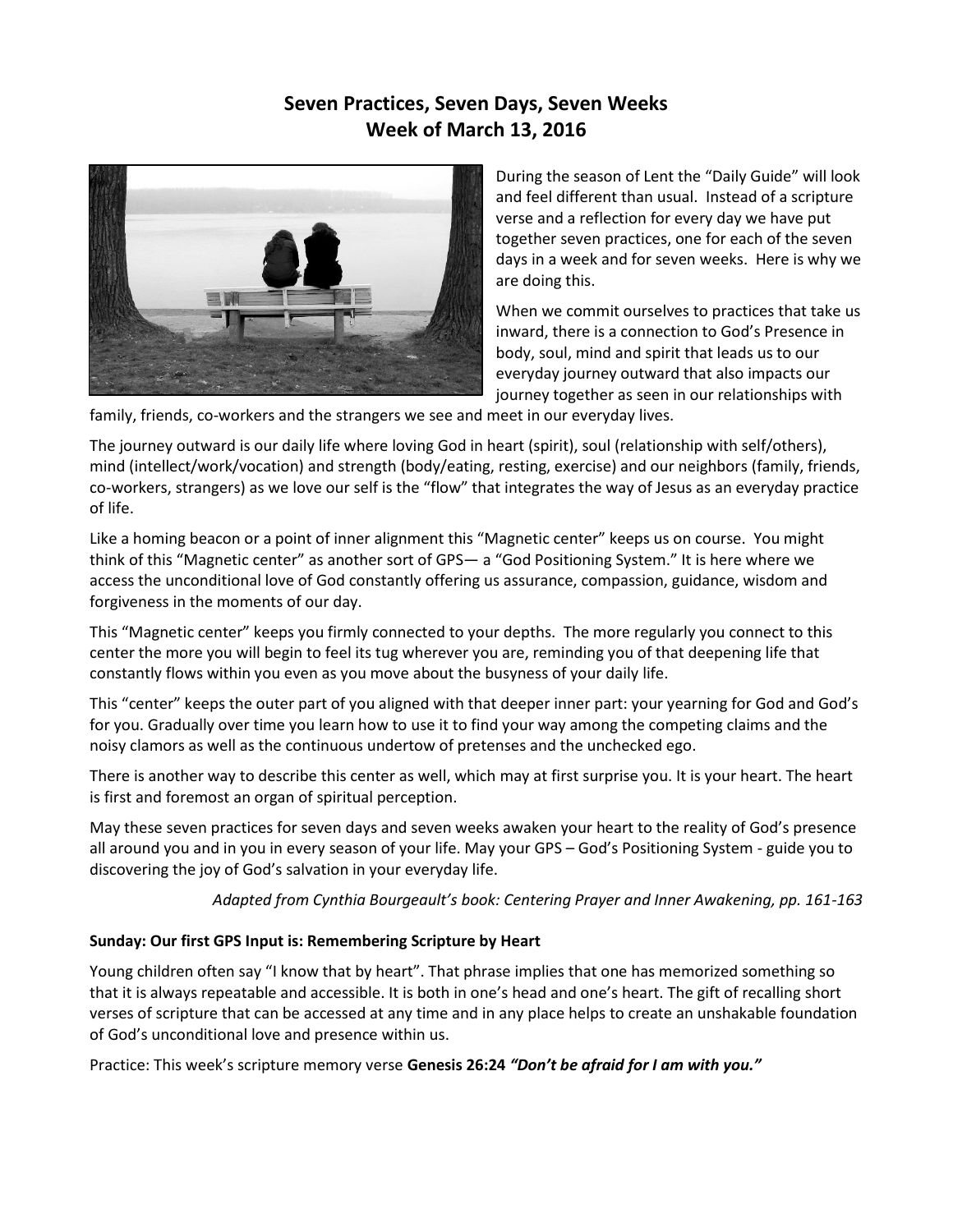Take in one or two deep breaths to quiet the mind and calm the body. This gives space for God's Spirit to awaken your heart as you memorize and access the words of this scripture verse during your week.

**Speak out loud "***Don't be afraid"* **Repeat out loud 3 x "***Don't be afraid"* **Speak out loud "***for I am with you"* **Repeat out loud 3 x "***for I am with you"*

You can set a reminder on your phone to repeat this practice during the day until it is memorized by "heart".

### **Monday: A Second GPS Input is: Breath Prayer**

This spiritual exercise is a way to recognize and welcome God's presence during the moments of your day by praying short verses of scripture with your breath. The intentional slowing of your breath by inhaling and exhaling is a proven way to slow down your pulse, and it will help to oxygenate both your mind and your heart. This slow breathing will help you to experience more peace when the pace of your daily activity begins to create anxiety or tension. It is an invitation to stop and receive guidance when you have a decision to make. It is a way to let go and invite the peace of Christ, as the living Word of God meeting you during the many moments of your day.

Here is a breath prayer you can use this week. This prayer will also continue planting this week's scripture memory verse deeper into your heart, mind and soul.

Slowly Inhale: *"Don't be afraid"* Slowly Exhale: *"for I am with you"*

Repeat as often as you need during the days of your week. It will help your mind to settle in to this truth *"Don't be afraid for I am with you."*

#### **Tuesday: A third GPS Input is: Prayerful Scripture Reflection**

This exercise invites reading the scripture as a prayer of listening and reflection so you can hear God's presence and guidance through the Word. Take in one or two deep breaths.

Read the scripture: *Genesis 26:23-25 "Isaac went on to Beersheba, where the Lord appeared to him that night and told him, "Don't be afraid! I am the God who was worshiped by your father Abraham, my servant. I will be with you and bless you, and because of Abraham I will give you many descendants. Isaac built an altar there and worshiped the Lord. Then he set up camp, and his servants started digging a well."*

Slowly re-read the scripture and observe what words or phrases stand out or may be tugging at your heart. Note them somehow.

What might God be saying to you in these words? Spend a moment or two resting in God's perfect love for you.

#### **Wednesday: A fourth GPS Input is: Gratitude**

This is a core practice that reframes how we see our everyday life. Gratitude believes there is enough for this moment. Gratitude leads you to believing that there will be enough for the next moments of the day. Someone said it like this: There is always enough for our need, but never enough for our greed.

#### **Genesis 26:24** leads us to this place of gratitude. *"Don't be afraid for I am with you."*

Gratitude helps to rewire the brain from negative to positive thinking and living. It is a simple yet profound practice. Neuroscience is proving that the practice of gratitude actually changes our brains (neuroplasticity) and strengthens our immune systems.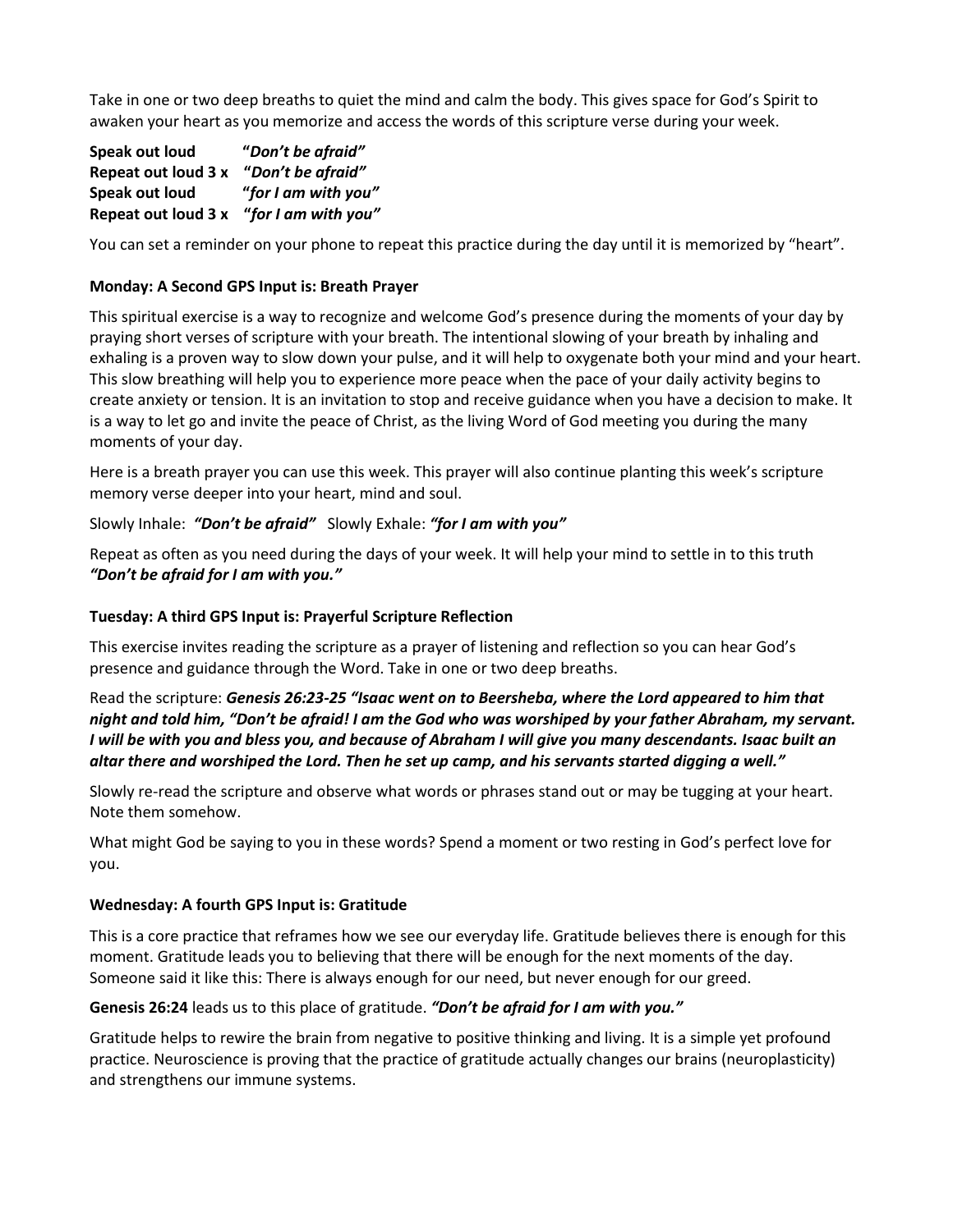In this moment simply think of all the things for which you are grateful. Focus on one of the things for which you are most grateful and hold it in your mind and allow it to impact your body…let this image bring a smile to your face…soak in the feelings of joy and contentment.

Go back over your list and offer a prayer of gratitude to God. Every time you are tempted to feel sorry for what you don't have, remember your list and hone in on your single most important gratitude. It will transform your mind and bring joy to your heart and soul.

### **Thursday: A fifth GPS Input is: Listening with my Life**

This practice offers an opportunity to examine your life by noticing how God has been present to you each day and to also see and name areas that need more growth or healing.

It is important to remember that in the context of God's love and the unlimited welcome of Jesus, there is never any condemnation for your weaknesses.

The questions below will help you to move through the process of listening for God in your life in the unwavering hope of transformation. We are using the outcome of compassion, forgiveness, wisdom and service as markers of transformation as we live in relationship with God in the way of Jesus.

- How did I receive God's love and compassion today? Did I resist it in any way?
- How did I forgive others and myself today? Should I have asked someone to forgive me for a hurtful word or action today?
- How did I serve others and myself today? Did I see a need and fill it or did I walk away?
- How did I apply the wisdom of God's unconditional love and unlimited welcome and unwavering hope to my life today? Where did I stumble with this?
- How is this week's scripture verse helping to guide me? *"Don't be afraid for I am with you."*

# **Friday: A Sixth GPS Input is: Centering Prayer**

Centering Prayer is simply sitting in silence with an intention to be mindfully awake to God's love and your love for God. This prayer is beyond thoughts, emotions or sensations. It is like being with a very close friend or lover, where words are not required.

Centering prayer brings your relationship with God to a deeper level than just another conversation. It is pure communion with God.

Because our minds are so attached to thinking, it is helpful to choose a sacred word or short set of words that you will come back to each time your mind wanders off. If it wanders off a thousand times, then a thousand times you bring it back to your chosen word or words.

It is important to sit comfortably yet also with a sense of dignity – feet on the floor, back straight but not erect, hands gently placed on your lap in a non-defensive posture to receive.

Choose an amount of time to be with this prayer. So that you are not distracted, you may want to set a timer.

With eyes closed begin by centering on your chosen word(s). Maybe this week you can center on the words: *"Don't be afraid for I am with you."* Remember every time your mind starts to gear up and race, come back to your centering word(s).

At the end of your time take in a deep breath while saying one more time your centering word(s). Release the breath with a smile on your face and offer a word of gratitude for the day.